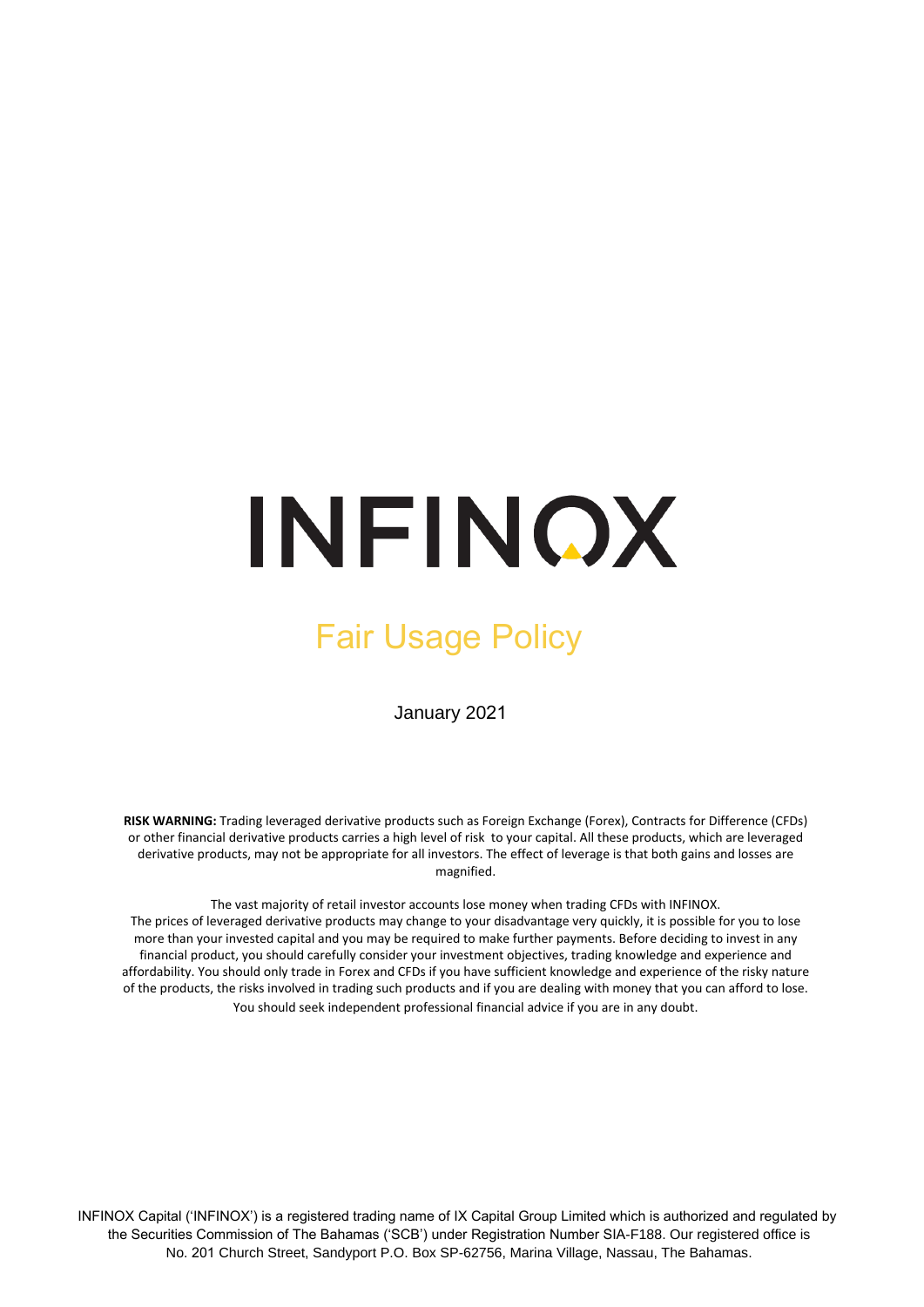

## **1. Introduction**

Infinox Capital is a registered trading name of IX Capital Group limited, formerly INFINOX Capital (Bahamas) Limited, which is authorized and regulated by the Securities Commission of the Bahamas (the "SCB"). This policy is pursuant to, and in compliance with the regulations and legislations of The Bahamas. Our registered office is located 201 Church Street, Sandy Port, West Bay Street, PO Box N-3406, New Providence, The Bahamas.

This policy sets out what Infinox would deem "Fair Usage" of the technology and services it provides to clients and counterparties.

## **2. Fair Usage**

- 2.1. Infinox is committed to providing the best possible service to all our clients, and to preserving the integrity and quality of our trading platform. If, in our reasonable opinion, we consider it necessary, we may manage your use of, or access to our services as we see fit in the circumstances.
- 2.2. Infinox may apply limits to clients' usage of the services we provide, for various reasons.These may include:
	- 2.2.1. If a clients' use of Infinox services is not considered by us as appropriate or fair, if it affects (or may affect) other clients' use of the service, or if it is significantly different from the usage that we would expect from a client.
	- 2.2.2 If we think any of these to be true, this could result in Infinox imposing limits on your access to the Infinox platform.
	- 2.2.3 If the circumstances occur under which Infinox could impose a limit on your access to the Infinox platform, we may at our sole discretion, suspend or terminate your ability to access the platform.
	- 2.2.4 Infinox will not do so without giving you prior notice (except in extreme circumstances) and will only do so if it is reasonable in all circumstances or as a last resort.
	- 2.2.5 In order to encourage a responsible attitude towards the use of Infinox system resources, and to ensure that clients are using the platform in a manner that is consistent with Infinox' fair usage principles, Infinox will monitor the order-to-trade ratios of clients.
	- 2.2.6 Each order, cancellation, or modification message entered by a client is counted as an 'order' for the purposes of calculating this ratio.
	- 2.2.7 Ratios will be monitored by the Infinox Trading Team.
	- 2.2.8 Actions that will be taken as a result of excessive system usage are not taken automatically. In the event of transaction ratios being exceeded, Infinox will investigate the causes on an individual, case-by case basis and contact the clients directly before

INFINOX Capital ("Infinox") with business license number 10077880 is a registered trading name of IX Capital Group Limited ('IXCG'), a company which is duly incorporated under the laws of the Commonwealth of The Bahamas and regulated by the Securities Commission of The Bahamas ('SCB'), Registration No. SIA-F188.

www.infinox.bs